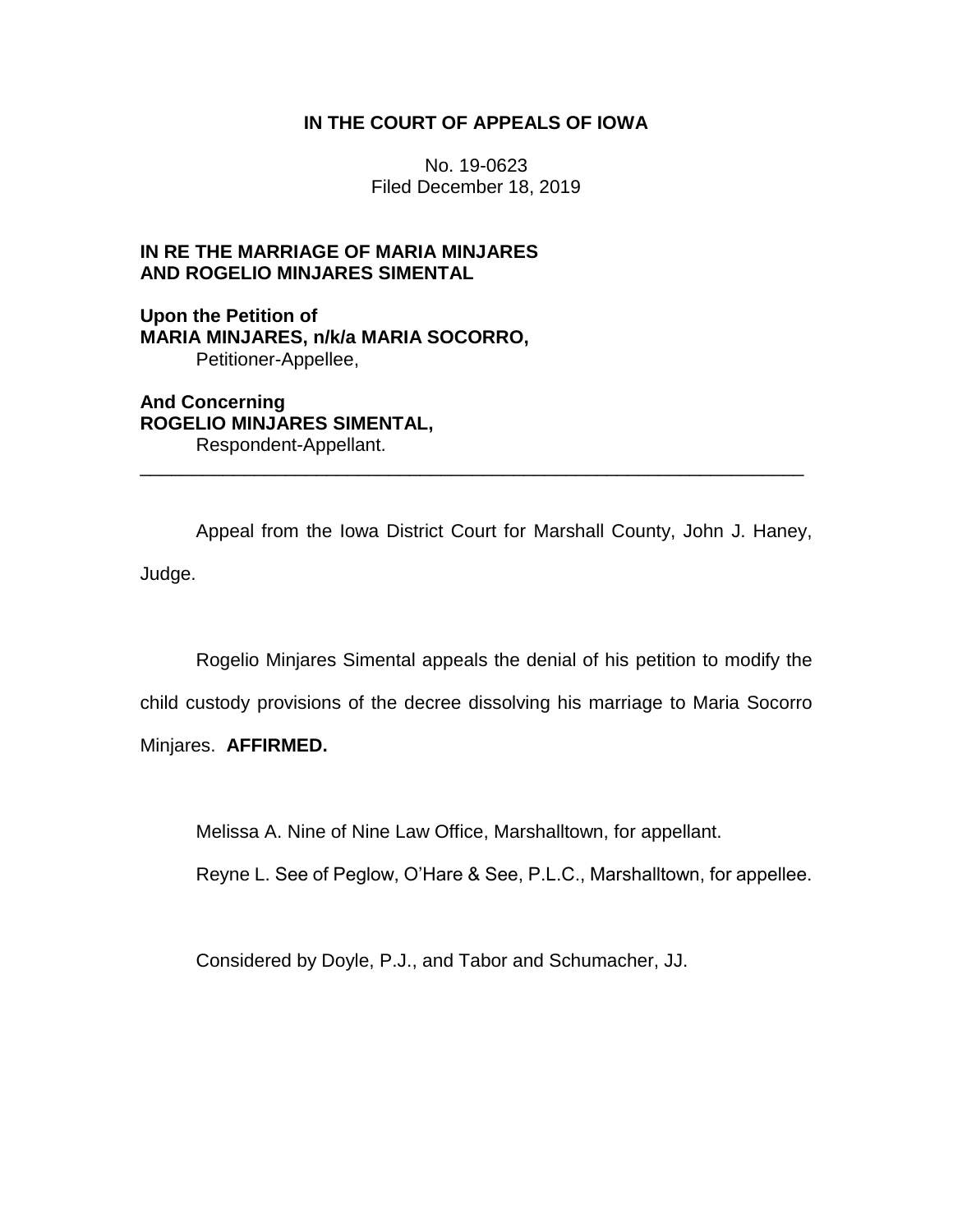## **DOYLE, Presiding Judge.**

Rogelio (Roy) Minjares Simental appeals the denial of his petition to modify the child custody provisions of the decree dissolving his marriage to Maria Socorro Minjares. The dissolution decree approved the parties' agreement for a jointphysical-care arrangement, with physical care of their three children alternating weekly. Just nine months later, Roy petitioned the court to modify the decree and place all three children in his physical care. Maria resisted and asked the court instead to place the oldest child, M.E.M., in her physical care and continue joint physical care of the two other children. The district court denied the competing modification requests after determining that neither party had shown a substantial change in circumstances had occurred since entry of the decree.

Our review of this modification action is de novo. *See In re Marriage of Berning*, 745 N.W.2d 90, 92 (Iowa Ct. App. 2007). We give weight to the district court's fact findings but make our own findings of fact. *See id.* Because the trial court hears the evidence and views the witnesses firsthand, we give particular weight to its credibility findings. *See id.*

The modification hearing focused on M.E.M., who has a history of behavioral problems and struggles at school. Roy admits that his relationship with M.E.M. has been "rough" since the divorce, with M.E.M. often refusing to go to Roy's house for visitation. Tensions between Roy and M.E.M. "came to a boil" when the two got into a physical altercation in December 2017. Roy blames Maria for the issues with M.E.M., claiming she tells M.E.M. about her issues with Roy, which puts him in the middle and forces him to "choose sides" between his parents.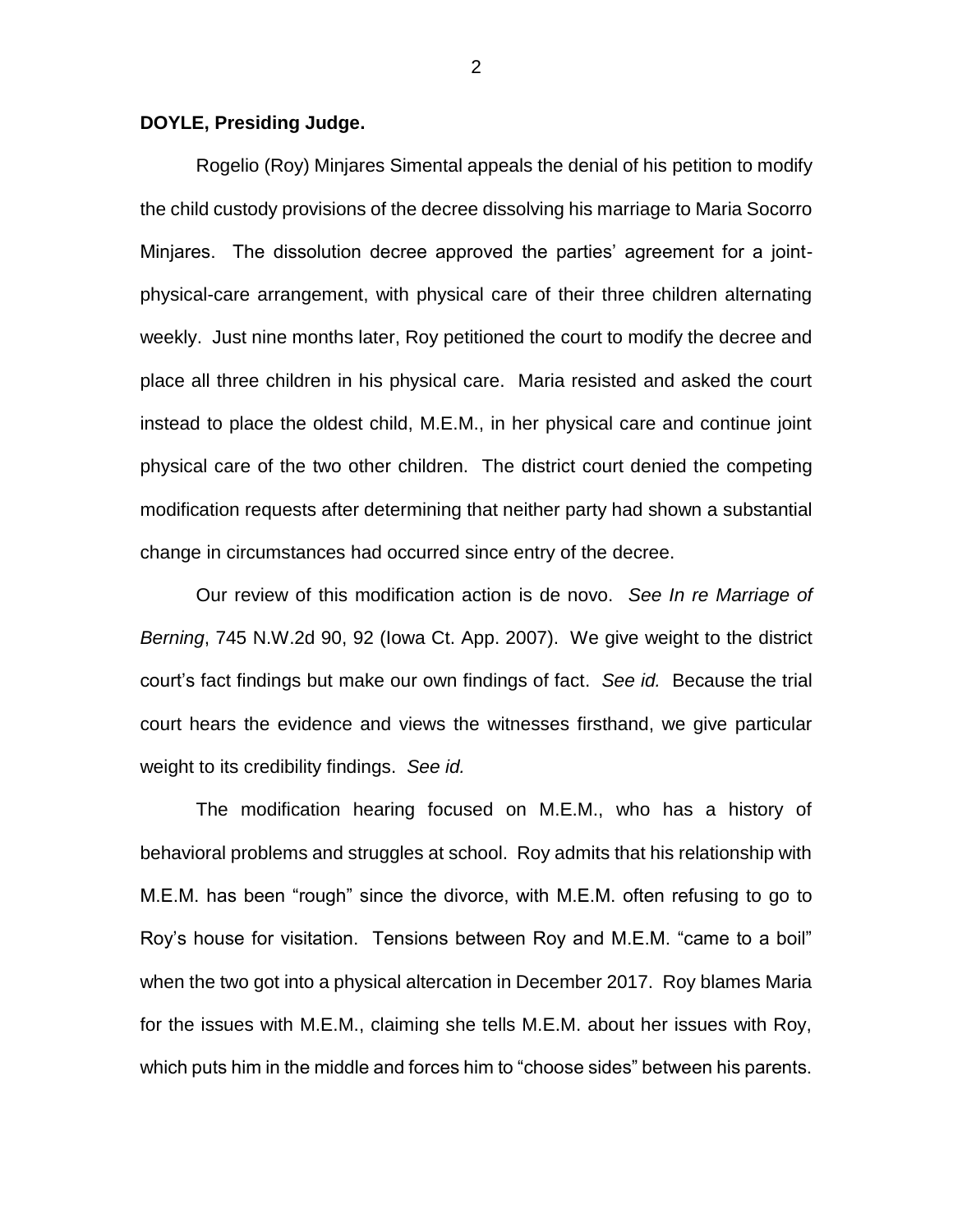Roy also claims that Maria does not support his relationship with the children and undercuts his parental authority rather than show a "united front."

The district court determined that neither party met the "heavy burden" required to modify physical care. *See In re Marriage of Harris*, 877 N.W.2d 434, 440 (Iowa 2016) (recognizing that "once custody of a child has been fixed, 'it should be disturbed only for the most cogent reasons'" (citation omitted)). To modify, the party seeking modification must show a substantial change in circumstances occurred after the court entered the decree. *See id.* To qualify, the change in circumstances must not have been within the contemplation of the court at the time of the decree's entry and must be permanent rather than temporary. *See id.* If a substantial change in circumstances has occurred, the party must then prove a superior ability to minister to the needs of the children. *See id.*

In denying modification, the district court first found neither party showed a substantial change in circumstances occurred after the decree's entry. It noted that M.E.M.'s issues are "longstanding" and predate the parties' divorce. It also observed that many of M.E.M.'s problems "appear . . . to be episodic" and can be attributed to several sources, not just the actions of the parties. On this basis, the court determined, "The parties' communication problems, differing parenting styles, and M.E.M's school problems and refusal to visit his father do not rise to the level of constituting a substantial and material change in circumstance to warrant either parties request for modification."

The evidence shows that neither party showed a substantial change in circumstances. Although the parties did not communicate perfectly, they were making an effort. *See In re Marriage of Ertmann*, 376 N.W.2d 918, 920 (Iowa Ct.

3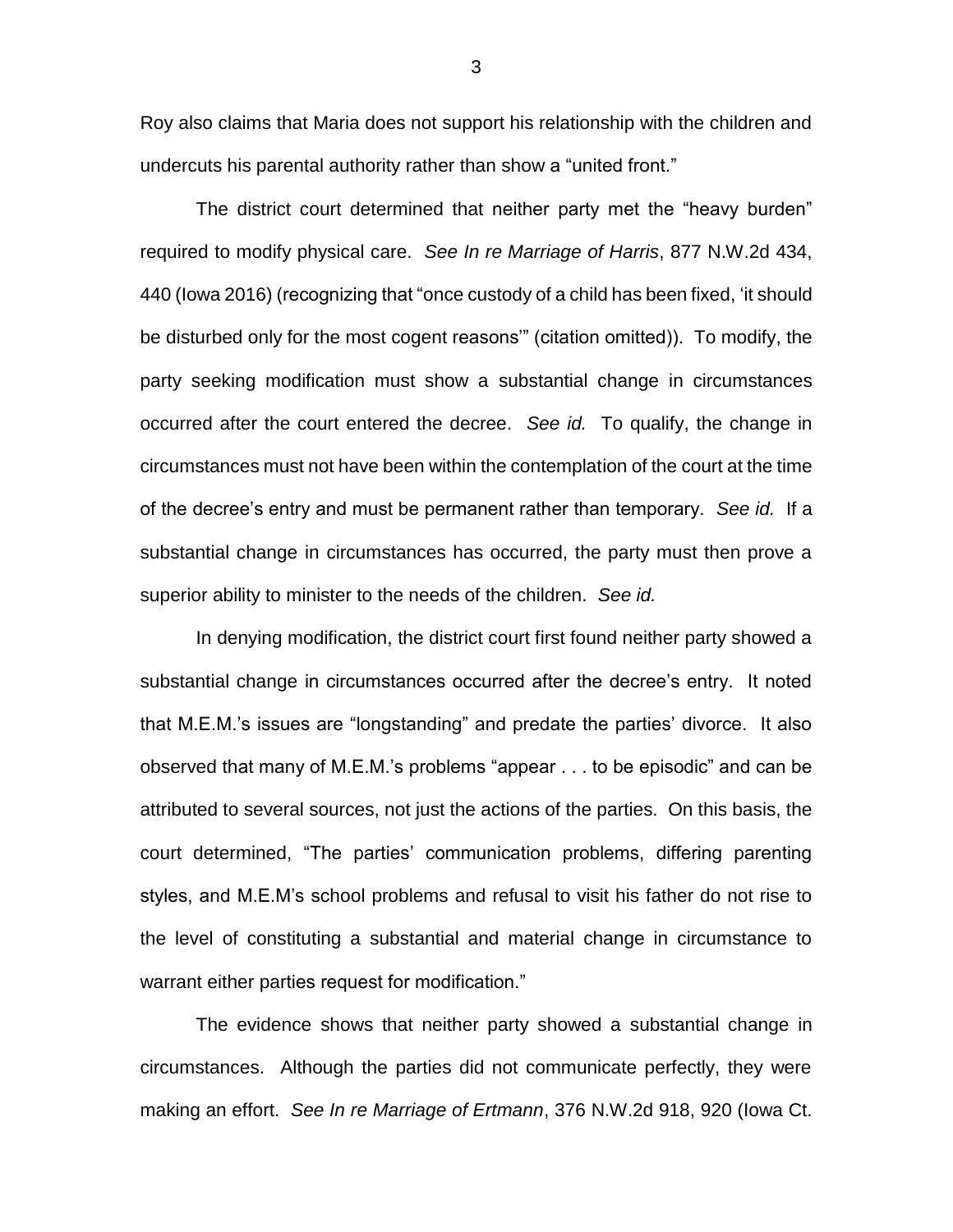App. 1985) (finding communication difficulties did not warrant denial of joint custody where both parties expressed a willingness to communicate for the child's sake). And despite complaints about each other, each party agreed the other was a good parent. And, most importantly, both parties testified that the joint physical care arrangement was working well for them and the two younger children. *See Melchiori v. Kooi*, 644 N.W.2d 365, 368 (Iowa Ct. App. 2002) (noting that courts have held parental discord is a substantial change in circumstances warranting modifying joint physical care to place the children with one parent when it "has a disruptive effect on children's lives"). Because there has not been a substantial change in circumstances that was not within the contemplation of the court when it entered the dissolution decree, we affirm the denial of the petition to modify.<sup>1</sup>

Maria asks for an award of her appellate attorney fees. Iowa Code section 598.36 (2018) allows the court to award reasonable attorney fees to the prevailing party. As the prevailing party in the appeal of this modification action, we may award Maria appellate attorney fees at our discretion. *In re Marriage of Maher*, 596 N.W.2d 561, 568 (Iowa 1999). In deciding whether to award appellate attorney fees, we consider the needs of the party requesting the award and the ability of the other party to pay. *See id.* We also consider whether the requesting party had to defend the trial court's ruling on appeal. *See id.*

 $\overline{a}$ 

<sup>&</sup>lt;sup>1</sup> The district court also found that the children would not receive superior care by having one parent as physical caretaker, "just different care," and that modification would not be in the children's best interests. Because we affirm based on Roy's failure to show a substantial change in circumstances warrants modification, we need not address whether one parent could render superior care or whether modification is in the children's best interests.